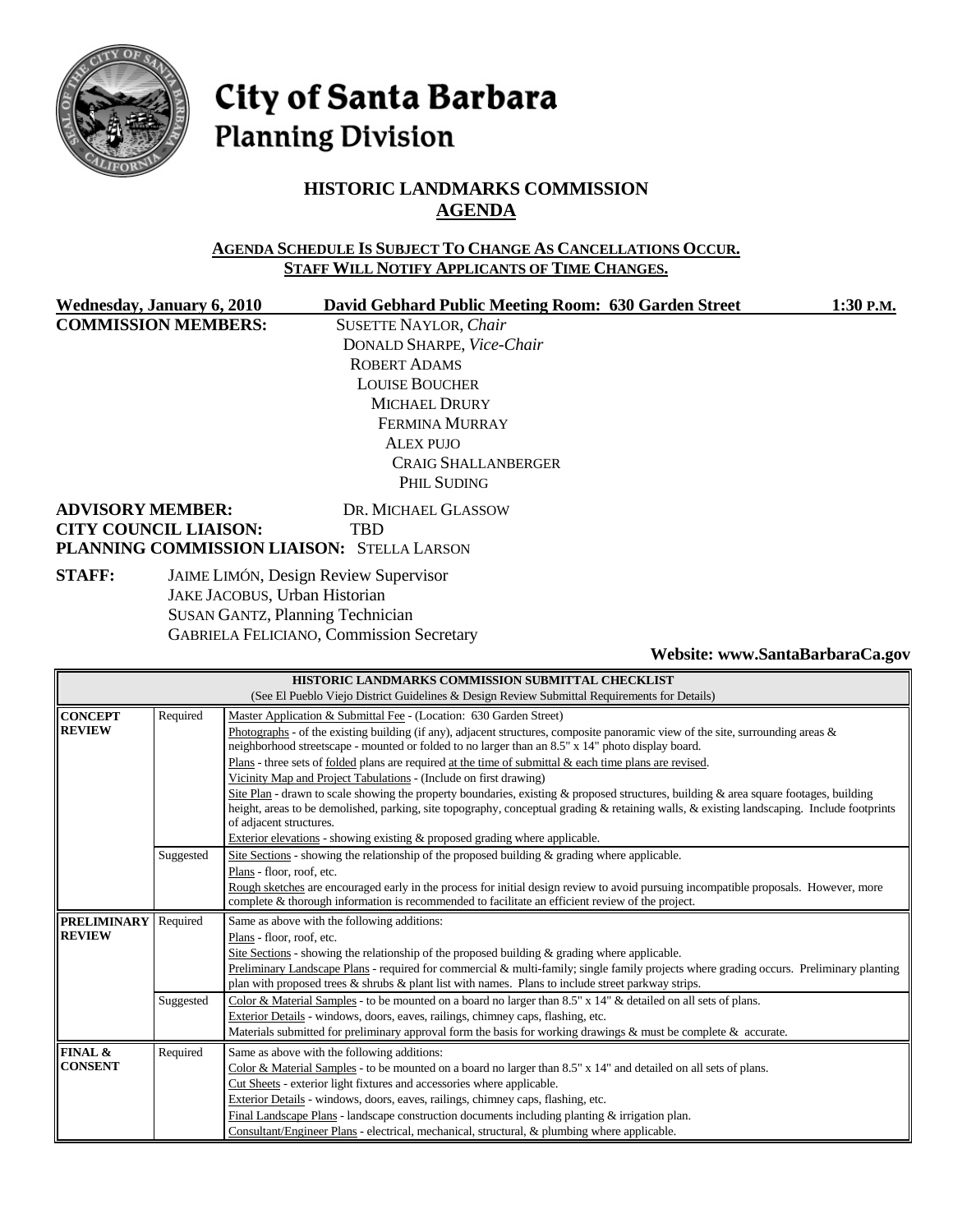#### **PLEASE BE ADVISED**

The approximate time the project will be reviewed is listed to the left of each item. **It is suggested that applicants arrive 15 minutes early.** The agenda schedule is subject to change as cancellations occur. Staff will notify applicants of time changes.

The applicant's presence is required. If an applicant is not present, the item will be postponed indefinitely. If an applicant cancels or postpones an item without providing advance notice, the item will be postponed indefinitely and will not be placed on the following Historic Landmarks Commission (HLC) agenda. In order to reschedule the item for review, a rescheduling fee will be paid and the applicant must fill out and file a Supplemental Application Form at 630 Garden Street (Community Development Department) in addition to submitting appropriate plans.

All approvals made by the HLC are based on compliance with Municipal Code Chapter 22.22 and with adopted HLC guidelines. Some agenda items have received a mailed notice and are subject to a public hearing.

The Commission may grant an approval for any project scheduled on the agenda if sufficient information has been provided and no other discretionary review is required. Substitution of plans is not allowed, if revised plans differing from the submittal sets are brought to the meeting, motions for preliminary or final approval will be contingent upon staff review for code compliance.

The Commission may refer items to the Consent Calendar for Preliminary and Final Historic Landmarks Commission approval.

Concept review comments are valid for one year. A Preliminary approval is valid for one year from the date of the approval unless a time extension has been granted. A Final approval is valid for two years from the date of final action unless a time extension has been granted or a Building Permit has been issued.

Decisions of the HLC may be appealed to the City Council. For further information on appeals, contact the Planning Division Staff or the City Clerk's office. Appeals must be in writing and must be filed with the City Clerk at City Hall, 735 Anacapa St. within ten (10) calendar days of the meeting at which the Commission took action or rendered its decision.

**AMERICANS WITH DISABILITIES ACT:** In compliance with the Americans with Disabilities Act, if you need special assistance to gain access to, comment at, or participate in this meeting, please contact the Planning Division at 805-564- 5470. If possible, notification at least 48 hours prior to the meeting will enable the City to make reasonable arrangements in most cases.

**AGENDAS, MINUTES and REPORTS:** Copies of all documents relating to agenda items are available for review at 630 Garden St. and agendas and minutes are posted online at www.SantaBarbaraCa.gov/hlc. Materials related to an item on this agenda submitted to the HLC after distribution of the agenda packet are available for public inspection in the Community Development Department located at 630 Garden St., during normal business hours. If you have any questions or wish to review the plans, please contact Susan Gantz, at (805) 564-5470 between the hours of 8:30 a.m. to 4:00 p.m., Monday through Thursday, and every other Friday. Or by email at sgantz@SantaBarbaraCA.gov. Please check our website under City Calendar to verify closure dates.

#### **LICENSING ADVISORY:**

The Business and Professions Code of the State of California and the Municipal Code of the city of Santa Barbara restrict preparation of plans for certain project types to licensed professionals. Applicants are encouraged to consult with Building and Safety Staff or Planning Staff to verify requirements for their specific projects.

Unlicensed persons are limited to the preparation of plans for:

- $\triangleright$  Single or multiple family dwellings not to exceed four (4) units per lot, of wood frame construction, and not more than two stories and basement in height;
- ¾ Non-structural changes to storefronts; and,
- $\blacktriangleright$  Landscaping for single-family dwellings, or projects consisting solely of landscaping of not more than 5,000 square feet.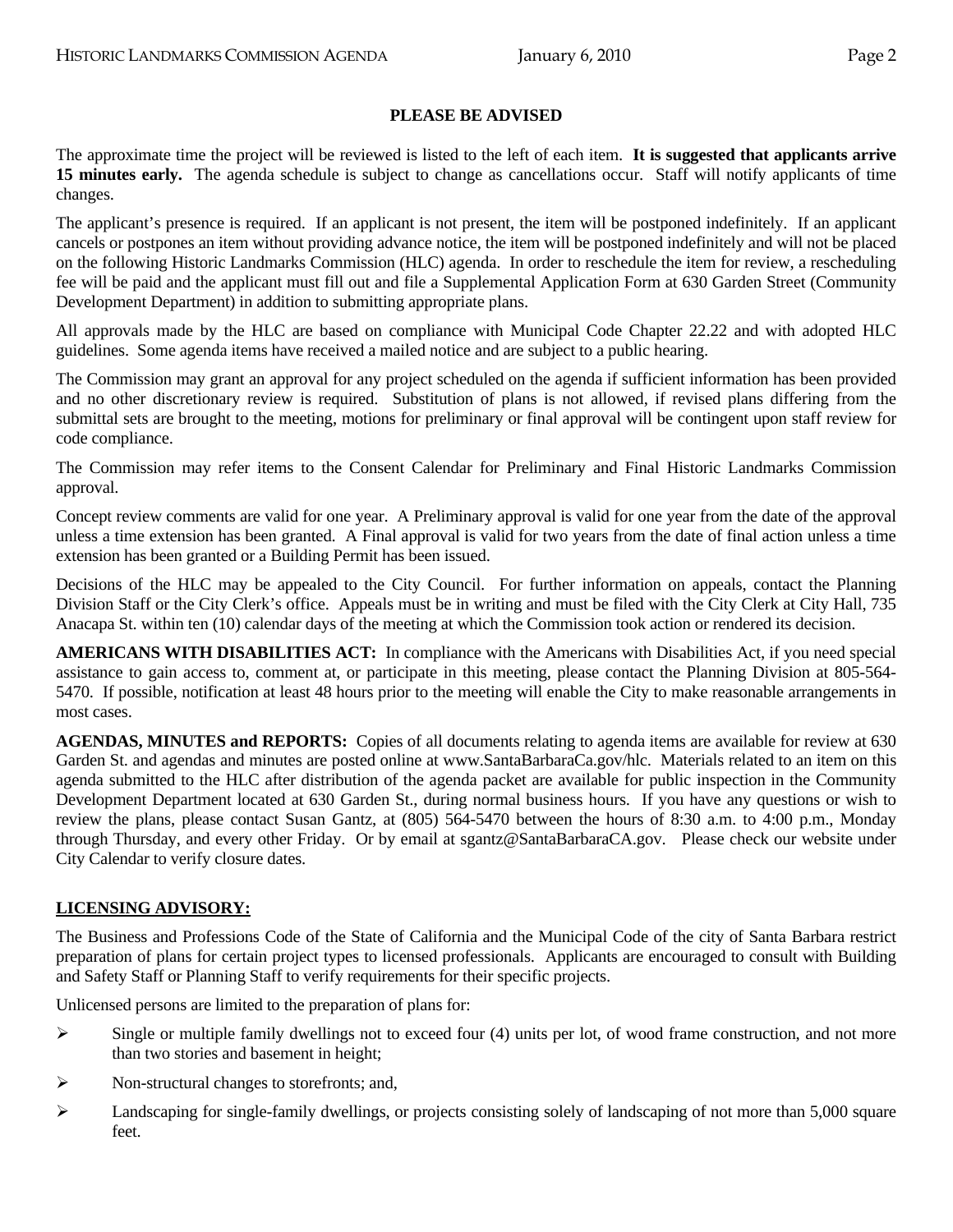## **NOTICE:**

- A. That on Friday, December 18, 2009, at 4:00 P.M., this Agenda was duly posted on the indoor and outdoor bulletin boards at the Community Development Department, 630 Garden Street, and online at www.SantaBarbaraCa.gov/hlc.
- B. This regular meeting of the Historic Landmarks Commission will be broadcast live on TV Channel 18 and rebroadcast in its entirety on Friday at 1:00 P.M. A live broadcast can also be seen via personal computer by going to www.santabarbaraca.gov/Government/Video and then clicking City TV-18 Live Broadcast. An archived video copy of this meeting will be viewable by Friday, January 8, on computers with high speed internet access by going to www.santabarbaraca.gov/hlc and then clicking Online Meetings.

## **GENERAL BUSINESS:**

- A. Election of Chair and Vice-Chair for 2010.
- B. Appointments to Subcommittees.
- C. Public Comment:

Any member of the public may address the Historic Landmarks Commission for up to two minutes on any subject within their jurisdiction that is not scheduled for a public discussion before the Board on that day. The total time for this item is ten minutes. (Public comment for items scheduled on today's agenda will be taken at the time the item is heard.)

- D. Approval of the minutes of the Historic Landmarks Commission meeting of December 9, 2009.
- E. Consent Calendar.
- F. Announcements, requests by applicants for continuances and withdrawals, future agenda items, and appeals.
- G. Subcommittee Reports.

## **CONCEPT REVIEW - NEW**

1. 906 GARDEN ST C-2 Zone

**(2:00)** Assessor's Parcel Number: 029-301-037 Application Number: MST2009-00565 Owner: Environmental Defense Center, Inc. Architect: Dan Weber

(This is a City Landmark: Refugio Cordero Adobe." Conceptual review only of a preliminary proposal to construct a new patio area consisting of 90 square feet of flagstone paving and a 168 square foot wooden pergola with built-in counter area for storage.)

#### **(Comments only; very preliminary conceptual review.)**